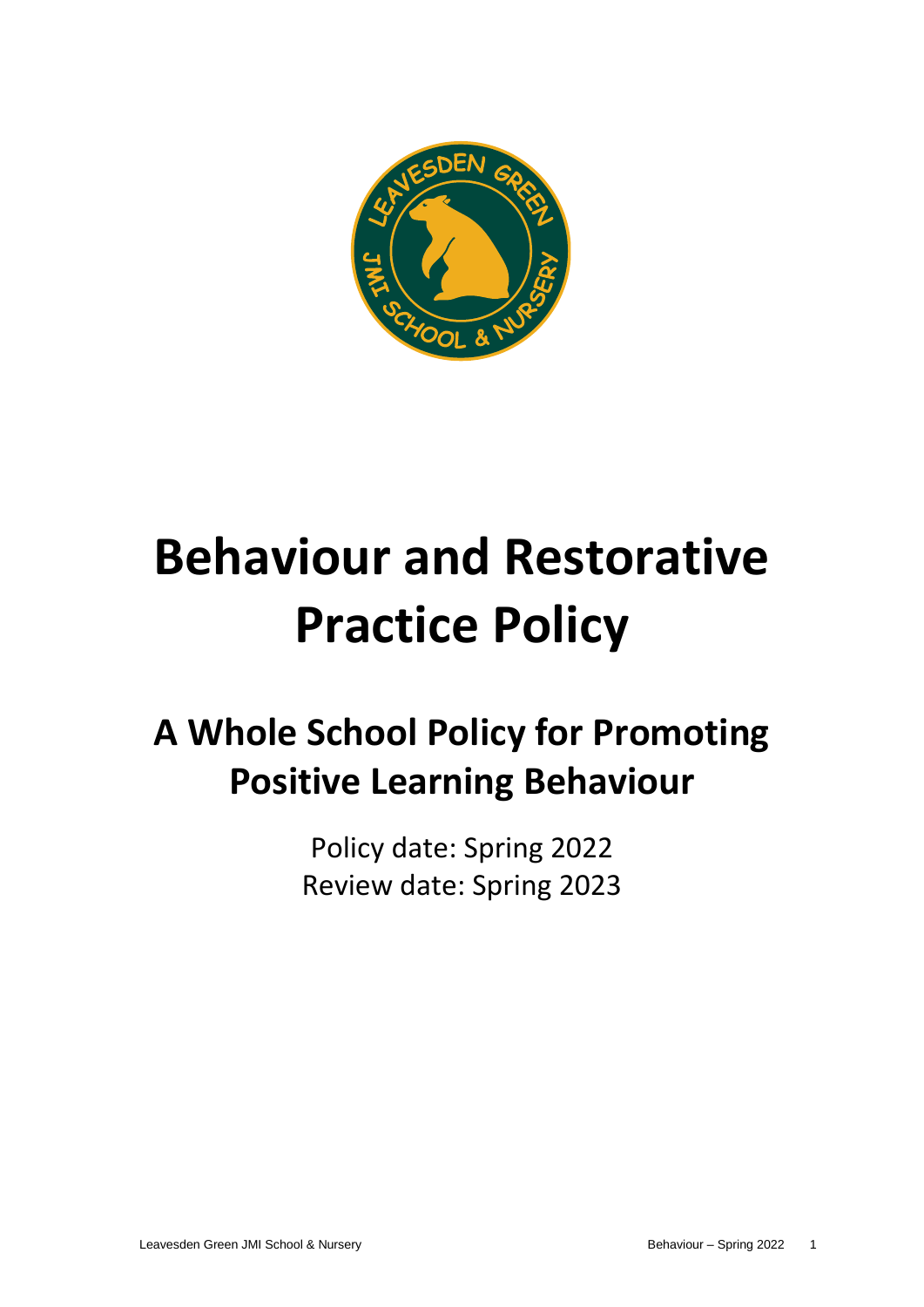# **Introduction**

The whole school community of Leavesden Green JMI and Nursery believe that positive learning behaviour is essential for children to learn effectively. We aim to maintain a calm, happy and secure environment in which the rights and responsibilities of everyone within our school are valued and upheld.

We are proud of the positive atmosphere and behaviour that exists at Leavesden Green. The success of any policy depends on the commitment of all staff, parents/carers and pupils.

The Equality Act 2010 requires all schools (as public bodies) to have due regard to the need to;

- Eliminate unlawful discrimination, harassment, victimisation and any other conduct prohibited in the act
- Advance equality of opportunity between people who share a protected characteristic and people who do not share it
- Foster good relations between people who share a protected characteristic and people who do not share it.

The application of this policy takes the needs and circumstances of individual pupils into account including the child's age and special educational needs/disabilities

We believe that everyone within our school has the right to: -

- be treated equally
- have respect from others
- feel safe at school
- learn in an atmosphere which is supportive and secure

This policy is applicable both in school and during off-site educational activities such as trips and sports fixtures.

#### **Communication**

It is essential that everyone in our school community knows our approach to teaching children about behaviour. We do this in a variety of ways, which include:

#### **For staff:**

- Restorative Practice Training
- STEPs Training
- Annual STEPs refresher training

#### **For parents and carers:**

- Published policy once a year
- Home/School agreements annually updated
- Invited into school to see this policy in practice (for example, when invited to events)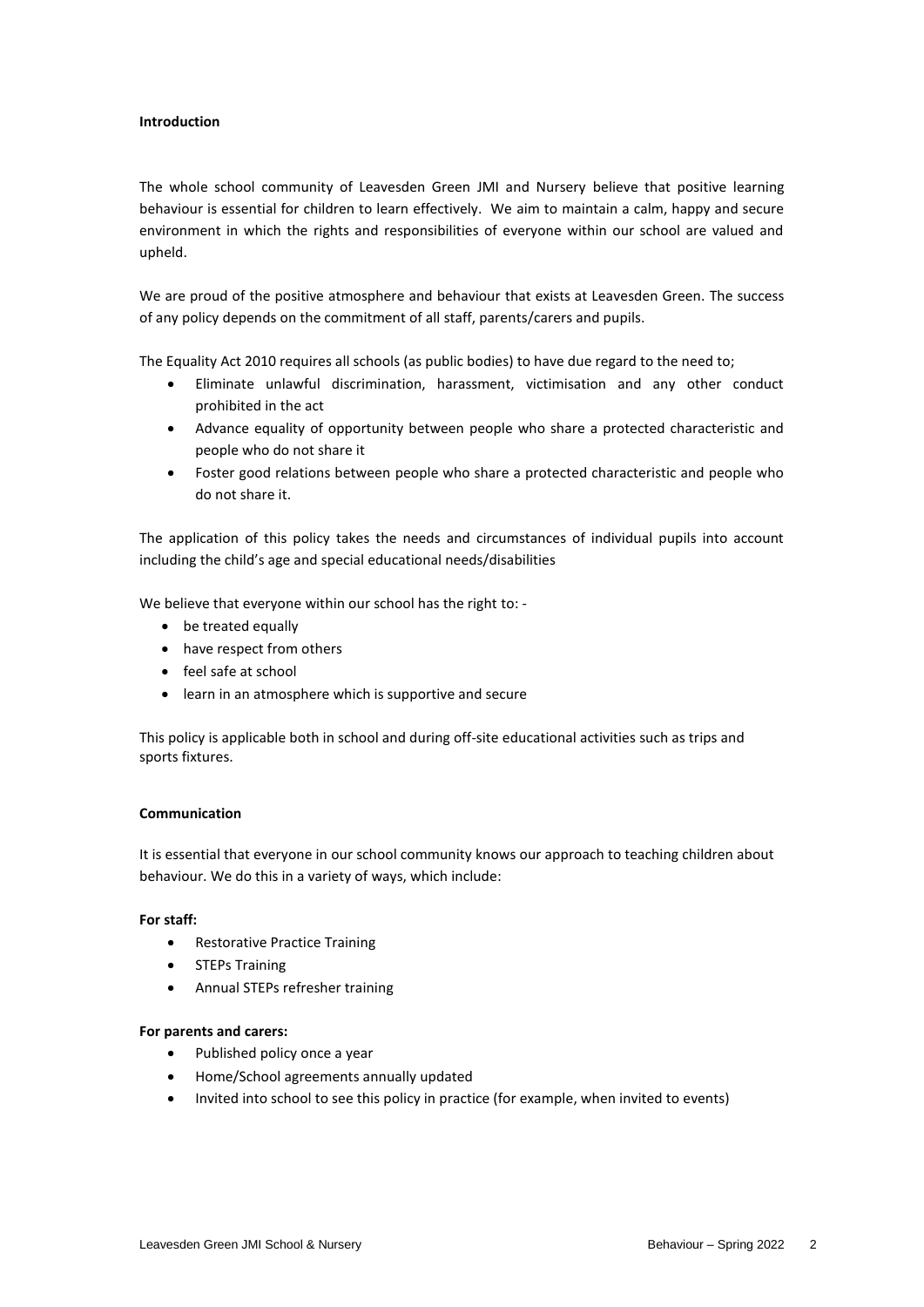# **For children:**

- Explicitly teaching children about behaviour through circle times
- Restorative chats with the children when problems arise
- Restorative Leader training (dependent on COVID restrictions)
- Reinforcements of values in assemblies
- Home/School agreements annually updated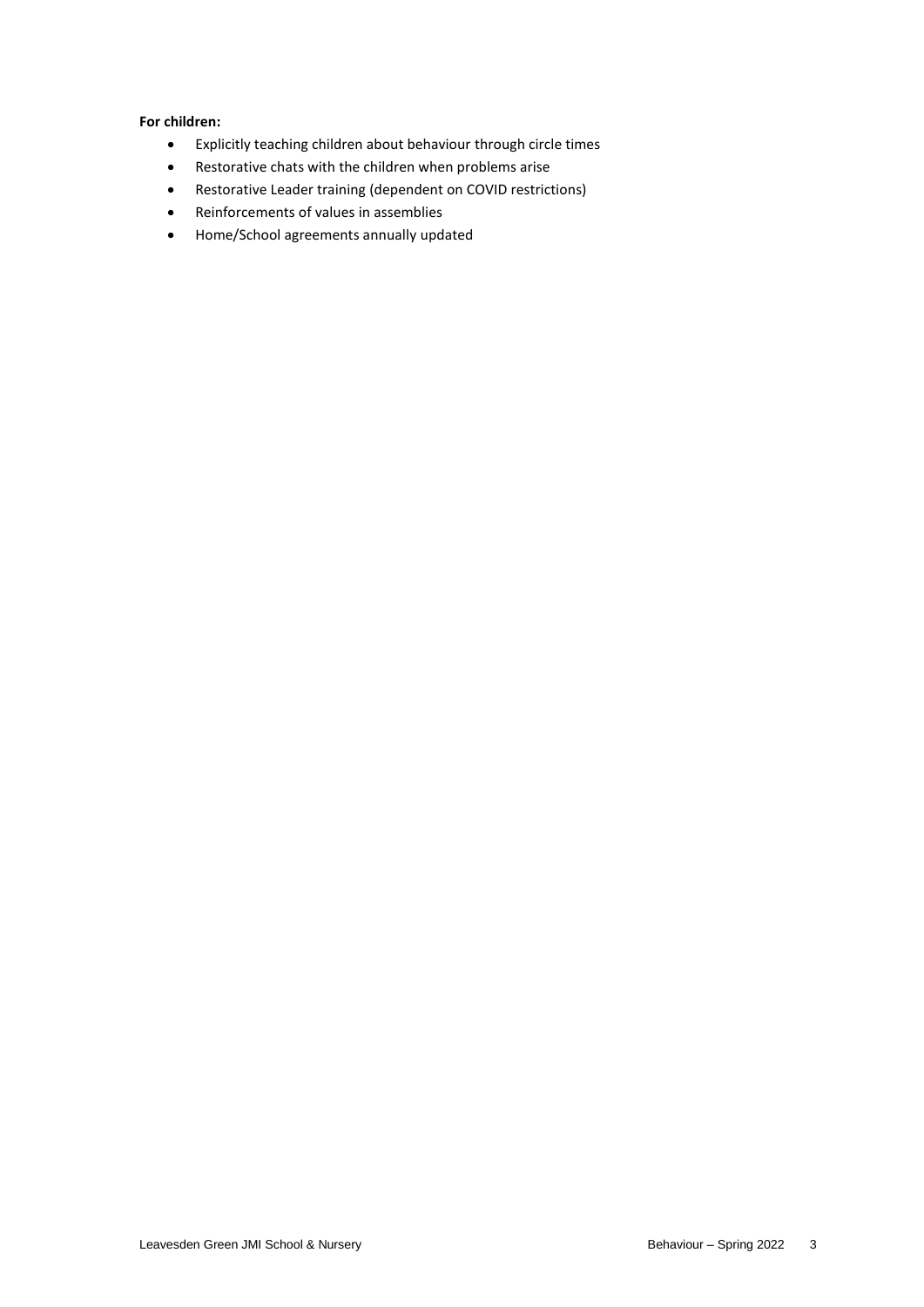We believe that everyone involved with our school community has **rights and responsibilities,** and these work together, to ensure that teaching and learning takes place in a supportive and co-operative environment.

| <b>CHILDREN</b>                             |                                           | <b>PARENTS/CARERS</b>                                   |                                                                                                    |
|---------------------------------------------|-------------------------------------------|---------------------------------------------------------|----------------------------------------------------------------------------------------------------|
| <b>RIGHTS</b>                               | <b>RESPONSIBILITIES</b>                   | <b>RIGHTS</b>                                           | <b>RESPONSIBILITIES</b>                                                                            |
| Pupils have a right to:-                    | Pupils have a responsibility to:          | Parents/carers have a right to:-                        | Parents/carers have a responsibility to:-                                                          |
| Feel safe and happy                         | Allow others to feel safe                 | Feel welcome in school                                  | Regularly keep in contact with the teachers and<br>the school in general                           |
| Share our opinions                          | Keep ourselves safe                       | Have the school communicate information                 |                                                                                                    |
| Share our learning with others              | Participate in all learning activities    | about our child/ren and the school in general           | Support the education of our child/ren, to make<br>every effort to be kept informed and respond if |
|                                             |                                           | Be kept informed about our child/ren's learning         | there is a need                                                                                    |
| Learn in a secure, stimulating and positive | Treat others with respect                 |                                                         | Be involved in the activities of the school                                                        |
| environment                                 | Treat our school environment with respect | Be treated with respect and have our opinions<br>valued |                                                                                                    |
| Take risks in our learning                  |                                           |                                                         | Actively promote the policies of the school                                                        |
|                                             | Keep our school clean and tidy            | Receive information about how to support our            |                                                                                                    |
| Ask questions                               |                                           | children's learning at home                             | Respect every member of the school                                                                 |
|                                             | Listen to others                          |                                                         | community including all children, all staff and                                                    |
| Enjoy school                                |                                           | Expect that our child/ren learn in a clean,             | other parents                                                                                      |
|                                             | Respect the views of others               | orderly and tidy environment                            |                                                                                                    |
| Feel welcome                                |                                           |                                                         | Talk positively about the school                                                                   |
|                                             | Be honest                                 | Know that our child is going to a school which          |                                                                                                    |
| Be treated with respect                     |                                           | will meet their learning needs                          | Speak to a member of staff within the school if                                                    |
|                                             | Take risks in our learning                |                                                         | we have any concerns or worries                                                                    |
| Learn in a clean and tidy school            |                                           |                                                         |                                                                                                    |
|                                             |                                           |                                                         | Ensure that our child/ren attend school                                                            |
|                                             |                                           |                                                         | regularly and punctually                                                                           |
|                                             |                                           |                                                         | Ensure that our child/ren are appropriately<br>dressed and ready for school                        |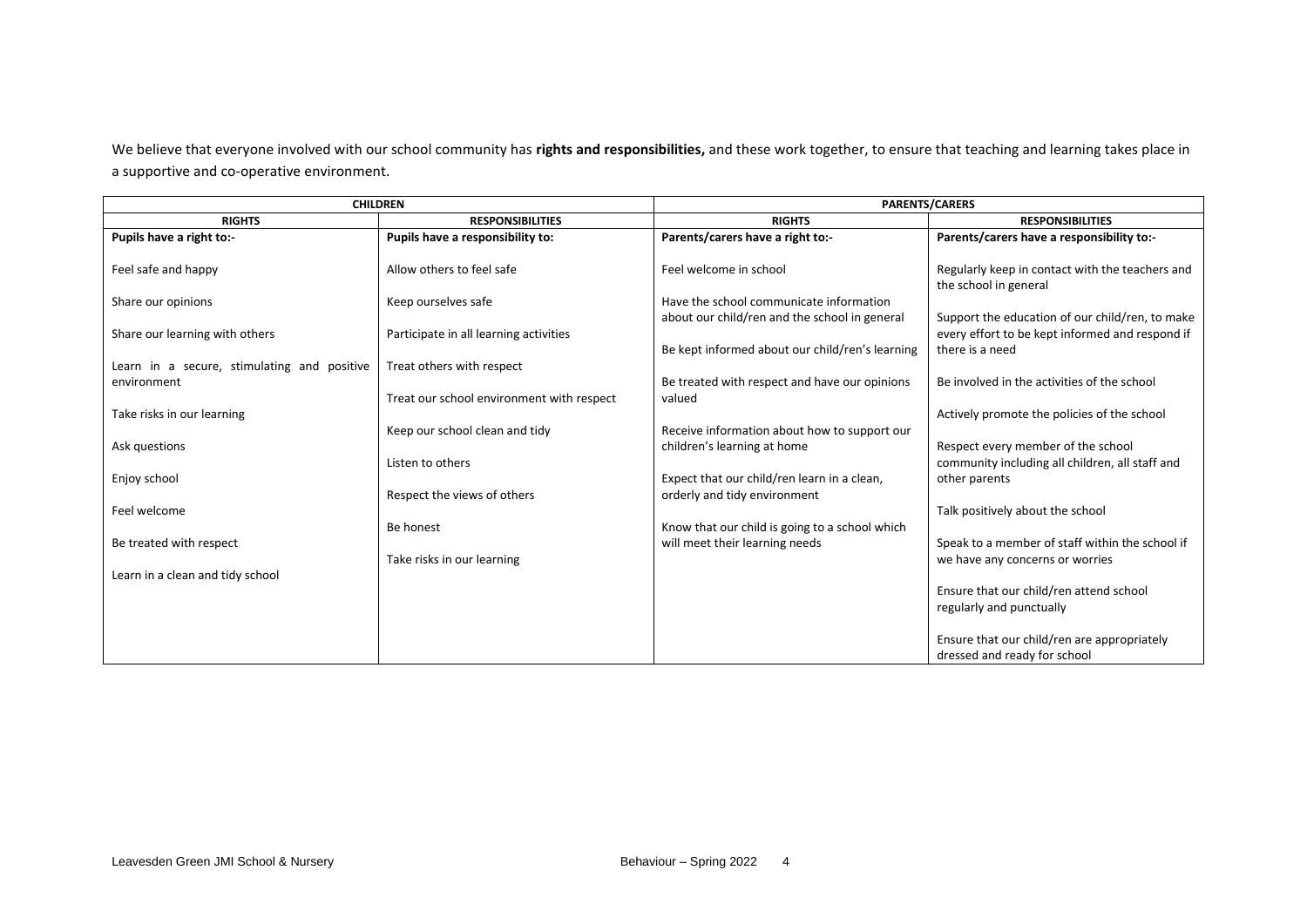| <b>STAFF</b>                                                    |                                                                                                    |  |  |
|-----------------------------------------------------------------|----------------------------------------------------------------------------------------------------|--|--|
| <b>RIGHTS</b>                                                   | <b>RESPONSIBILITIES</b>                                                                            |  |  |
| All Staff have a right to:-                                     | All Staff have a responsibility to:-                                                               |  |  |
| Feel valued as a person and as a professional                   | Value and respect others in the school community<br>ensuring a professional approach to their work |  |  |
| Facilitate learning without disruption                          |                                                                                                    |  |  |
| Be shown respect by all members of the school<br>community      | Provide a high quality and engaging curriculum for all<br>learners                                 |  |  |
| Work in a safe and supportive environment                       | Treat every member of the school community with<br>respect                                         |  |  |
| Learn                                                           | Promote a safe and supportive learning environment                                                 |  |  |
| Be provided with professional development                       | Keep parents informed about their child's learning                                                 |  |  |
| Have the support of the parents of the pupils they work<br>with | Provide parents with strategies for supporting their child's<br>learning                           |  |  |
| Work in a clean, tidy and orderly environment                   | Promote a clean, tidy and orderly environment                                                      |  |  |
|                                                                 |                                                                                                    |  |  |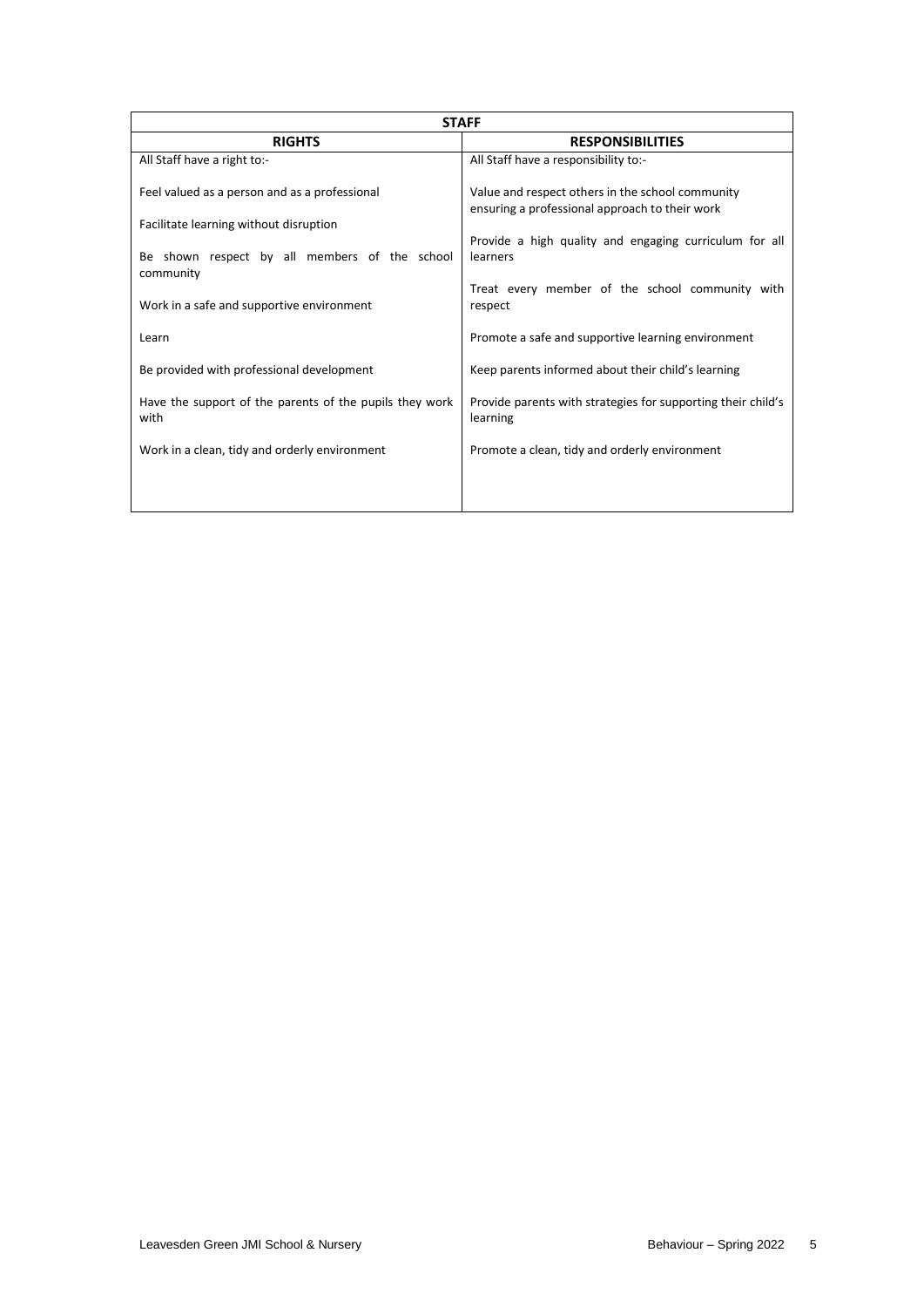# **Code of Conduct**

- We are kind and considerate to everyone in our school respecting other people and other things.
- We care for the environment in and around our school.
- We share the school space and resources.
- We stop, listen and act upon any instruction that adults working in our school may give.
- We are polite, well mannered and welcoming.
- We take pride in wearing our school uniform.
- We move around the school appropriately.
- We actively listen to others and speak with respect.
- We care for each other as well as ourselves.
- We try our best at everything.

#### **Being Positive**

At Leavesden, we believe in equipping children with the skills of self-discipline.

We believe that the best person to compete against is oneself and that raising one's own standards is vital for future personal and academic success. We feel that we can facilitate this process through enabling the children to self-regulate their own behaviour and support all children to recognise the positive impact they have on those around them.

All children are valued and recognised appropriately for their age and ability, regardless of any differences. All our procedures are followed for each individual child according to their need.

#### **Praise**

First and foremost, throughout everything we do in school, we support children to reflect on positive learning behaviours. Staff verbalise these reflections as a model for all children and specifically bring the children's attention to behaviours that enable us to be successful in our learning. Children are also being encouraged to reflect on each other's achievements. Assemblies are used as an opportunity to acknowledge achievements in positive learning behaviours and to foster a sense of the values that are important in our community.

Praise can also be given in many other ways:

- Written or visual comment on pupil's work that identifies areas for positive comments.
- Visits to another member of staff or the head for commendation, which can include visual recognition/ verbal recognition or work being put on display or shared.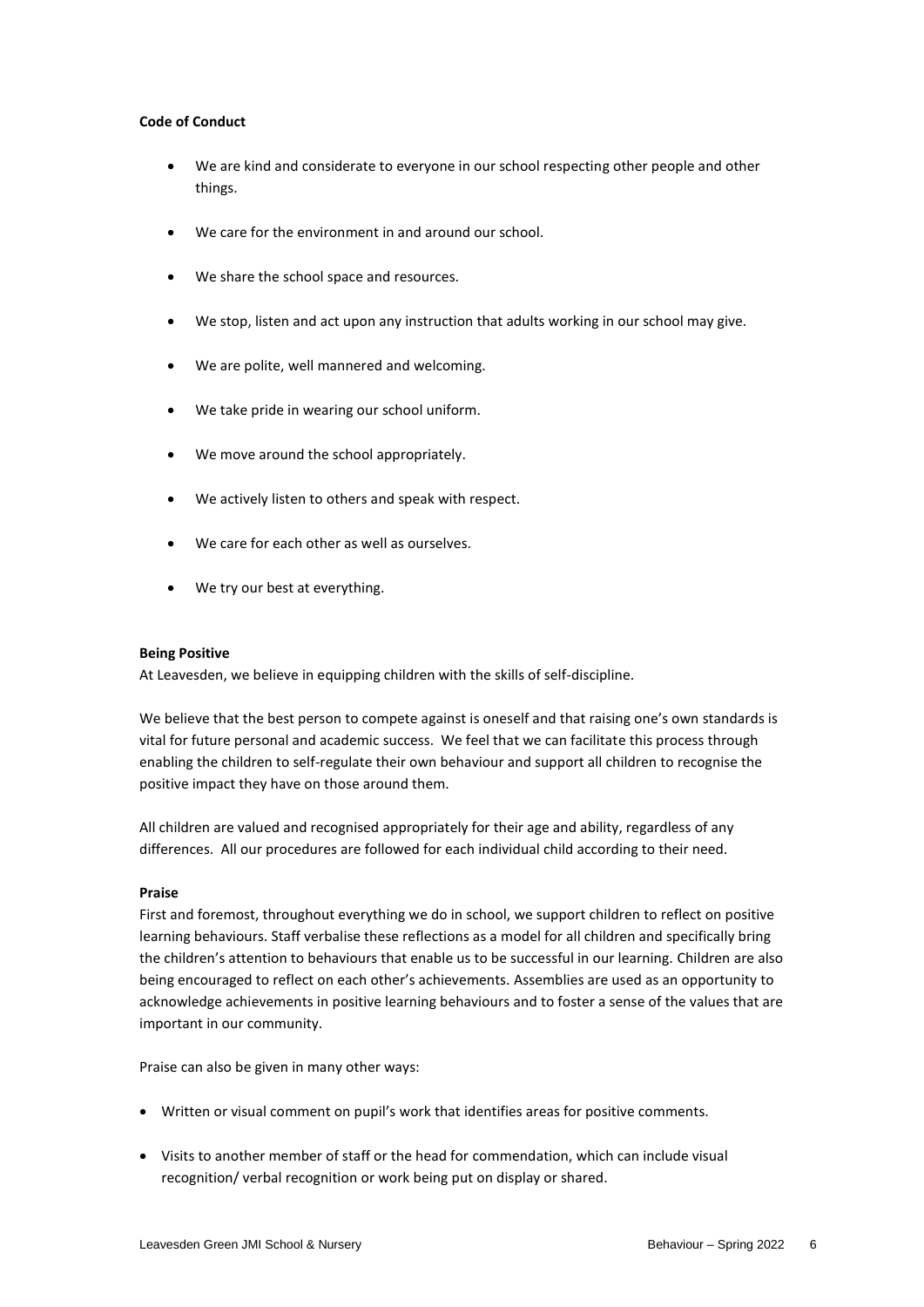- Super Learner certificate and book
- Informing parents especially of some action or achievement deserving praise
- Celebrating success in a newsletter

# **Circle time**

All classes have use circle time as a strategy for discussing positive and negative issues that arise and are personal to, or effect, most of the class. Circle time is gradually phased in through Reception year. Staff and children use this time to explore relationships and issues and through whole class cooperation to reach a positive outcome. Circle time routines, skills and expectations are thought through regular circle time games and PSHE.

#### **Lunchtime**

All Mid-day Supervisory Assistant's log incidents of poor or unusual behaviour on CPOMS and verbally inform the class teacher on the day of the behaviour

#### **Sanctions**

As positive behaviour is recognised, negative behaviour is challenged. We speak assertively to disruptive pupils, using language, which is decisive, firm and clear. We always approach discipline in a positive and consistent way. Through our support, we help our children to develop the ability to take responsibility for their own actions and to see the links between their own behaviour and the consequences of their actions.

Sanctions will always be based on the consequences of inappropriate behaviour and this should always be pointed out to the children. Parents should be involved as early as possible to enable them to work together with the staff and their child. They should be kept informed of the effectiveness of any sanctions and programmes put in place. There should be an ongoing dialogue between parents and teachers, which identifies progress as well as concerns

It may be necessary from time to time for the sanctions outlined within the policy to be applied.

We embrace a staged response for disruptive or disrespectful behaviour

#### **1. Initial response to poor behaviour**

- Acknowledge the behaviour in a non-verbal way
- Talk at the child's level, explain why the behaviour is not acceptable and remind of the positive behaviours that are expected using the language:

*When you…* 

*I feel…* 

*You need…* 

- If necessary, discuss with the child what can be done to put things right
- Refocus the child on reengaging with the children positively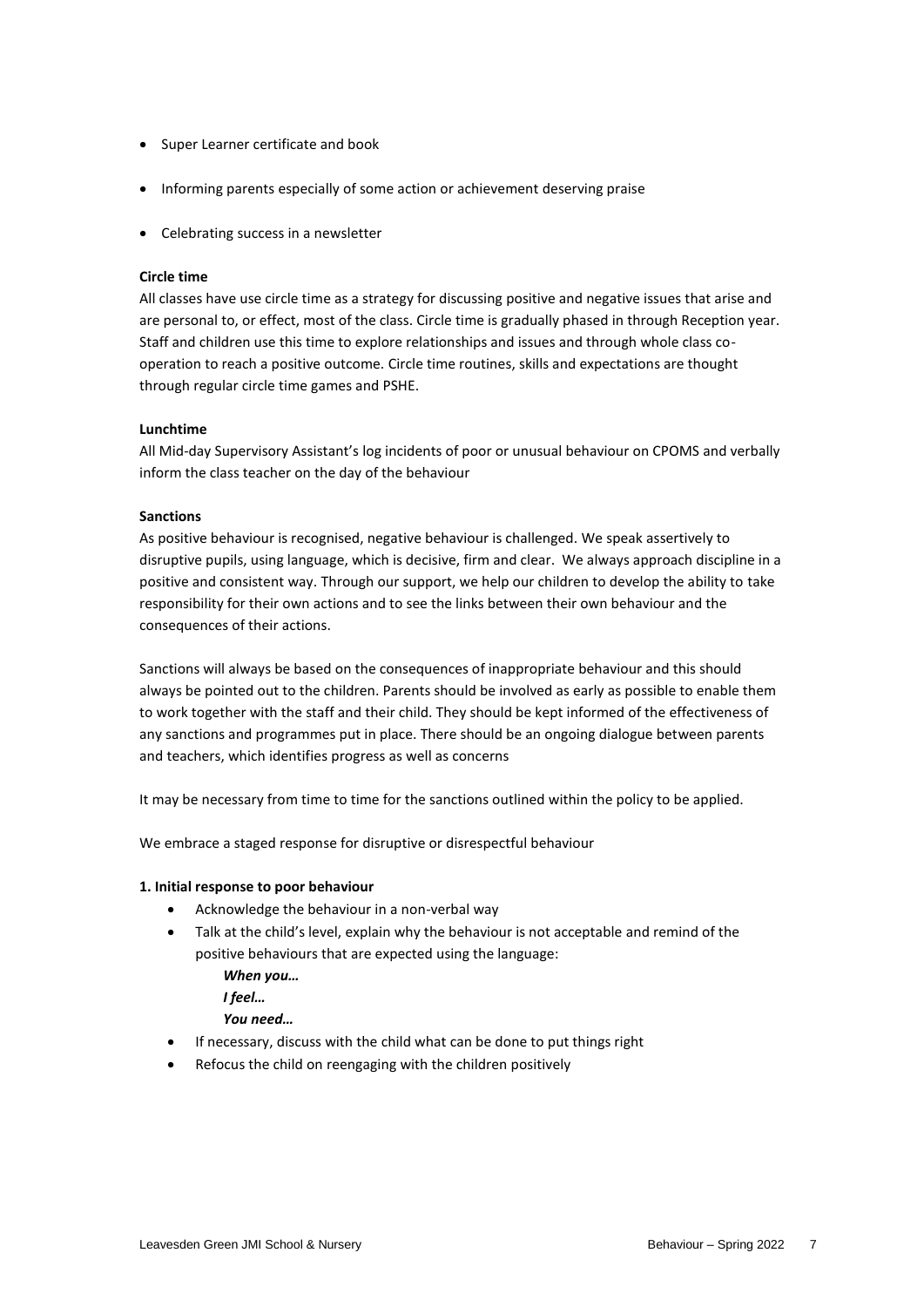# **2. Continued poor behaviour**

- If poor behaviour is repeated or continues, explain to the child the impact of their behaviour and offer a temporary alternative using language such as *It seems to be that you're having a tricky time of it right now and it's impacting on the class / on your learning. What is going on for you right now? Do you need to move spaces / play with someone else / have a restorative chat / have some time out?*
- Sent to another class to continue their learning or a quiet space in the classroom; if at lunchtime take the child to a quiet place and have a 'Restorative Chat'.

# **3. Continued poor behaviour**

- Having been given two opportunities to rectify behaviour, if poor behaviour continues, adult to make the choice for the child using language such as *I spoken to you twice now and I'm not seeing a change in the choices you are making and you have continued to impact on the learning/playtime of others. Because you haven't been able to make a choice that has helped you to change your behaviour, I will make the choice for you and you need to move spaces / play with someone else / have a restorative chat / have some time out in another class* (not for longer than one lesson).
- Record behaviour and consequences on CPOMS

# **4. Continued poor behaviour**

- If poor behaviour continues, up to three playtimes may be used for the child to:
	- o Catch up with missed learning
	- o Reflect on behaviour and the impact on others
	- Reflect on how to restore impact on others
- Class teacher to inform parents of behaviour via email, at the end of the school day or via telephone
- Record behaviour and consequences on CPOMS

Staff do not have to work through the stages as a serious incident could move the school straight to stage 3. This includes physical aggression towards other children or adults, swearing.

# **Internal Exclusion**

It is at the headteachers discretion to implement an internal exclusion if behaviour puts others at risk or behaviour is persistently disruptive to others. Staff must seek approval from the Headteacher for this. An internal exclusion will be learning away from their own class of children, will be provided with a learning activities mirroring learning in the classroom, will have an adult with them. This can be used for up to three consecutive days. Parents will be informed if this strategy is adopted.

Following an internal exclusion, a return to class meeting will be arranged between the child, class teacher and member of SLT.

Where incidents of behaviour are serious and the member of staff involved feels it is appropriate as the child or other children's safety is being compromised then the school will call the police for either further advice or support.

If a child has more than one internal exclusion in a half term, the SEMH Leader will conduct observations of the child and a Predict and Prevent Plan will be considered. If a child's behaviour continues to be of concern, external agencies may be contacted for support, for example, the Educational Psychologist, the Counsellor, Chessbrook.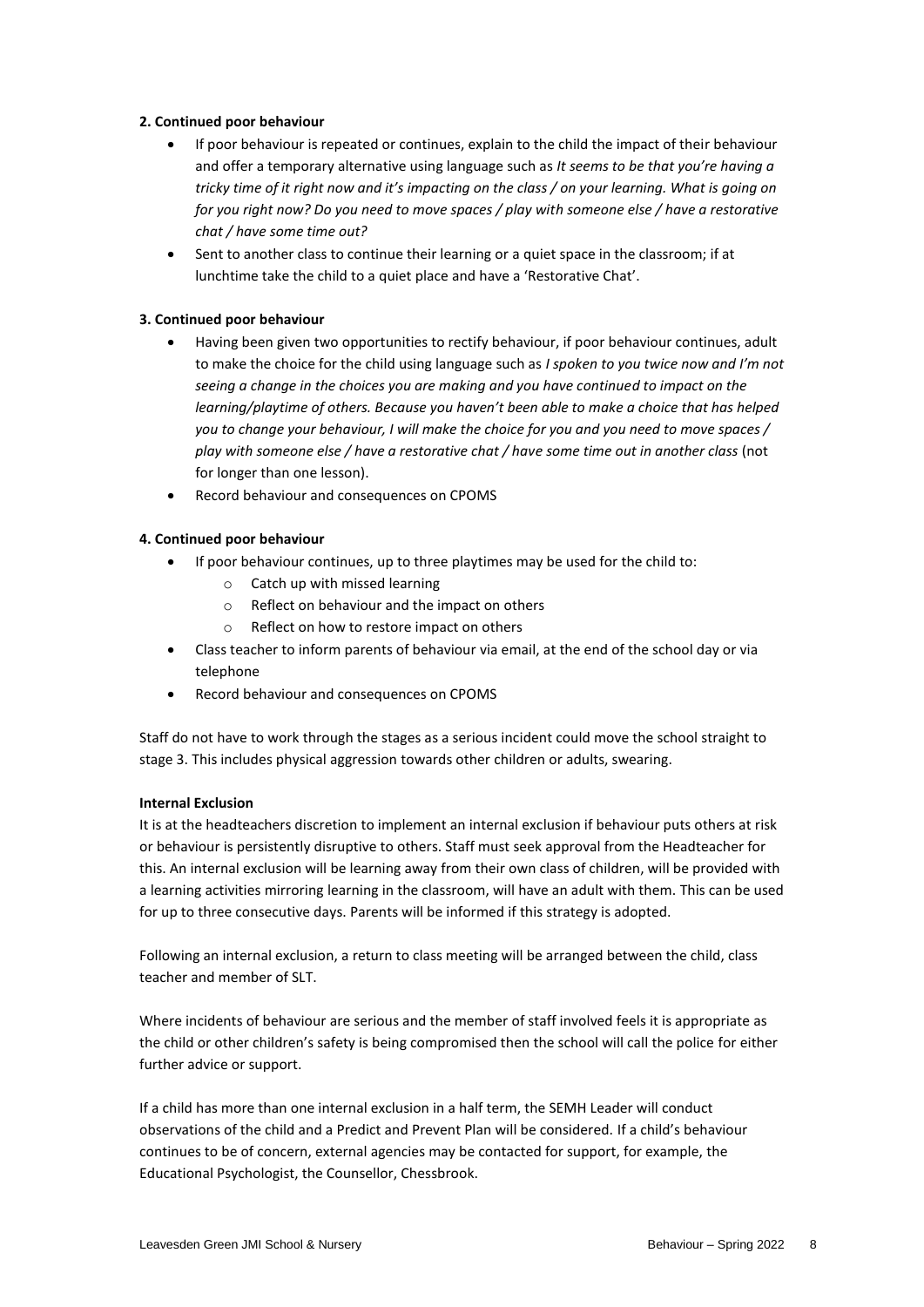# **Exclusion (fixed term or permanent)**

For very serious or extreme offences, the Head Teachers has the right to exclude a child from school. Examples of offences include physical aggression, malicious allegation, behaviour which may have seriously compromised the school's IT system, persistent disruptive behaviour, bullying, bring harmful substances or items into school. This is a final step and is taken very seriously when a child has broken the behaviour policy of the school. Any exclusion will be compliant to the statutory guidance from the DfE.

The steps for exclusion may be taken as a result of a one off incident or a series of incidents. The guidance from county is always referred to:

- Before the step to exclude occurs usually other agencies will be involved with the child and plans in place. This is not always the case.
- The length of the exclusion will depend on each case and the seriousness of the incident.
- It is highly unlikely that the step to permanently exclude will be taken but the school does have the right to do this should the child have experienced the necessary days of fixed term incidents or the incident is that serious.

The governing body will always consider any parent representations about the exclusion of their child in compliance with the requirements described in the DfE guidance on exclusions.

A return to school interview is always conducted on the return to school of the child where a plan to reintroduce the child is explained and any other steps being taken will be introduced. Notes from a reintegration meeting will be sent to the parents/carers in writing.

#### **Offsite**

Expectations for behaviour prior to an offsite visit will be made clear to the children and adults attending. All behaviour expectations will be in line with this policy

#### **Bullying**

The school does not tolerate bullying of any kind. If an accusation of bullying is made, it will be reported to a member of SLT as soon as possible who will then investigate the allegation formally. While it is difficult to eradicate bullying, we do everything in our power to ensure that all children attend school free from fear. Please see our Anti-bullying Policy for further details.

#### **Searching and Confiscation**

The children are not allowed to bring in to school toys or items of value. Mobile phones are not allowed in school. Staff will confiscate any inappropriate items or items being used inappropriately which will be returned at the end of the day. Items of value (e.g. a mobile phone) must be collected from the office by a responsible adult. The school accepts no liability for damage to, or loss of, any confiscated items.

If a member of staff believes a child has a prohibited item on their person, they should report to a senior leader immediately to enable a search to take place. This must be done in the presence of the Head Teacher or Assistant Head Teacher.

Year 5 and Year 6 children who walk home alone and bring a mobile phone for safety reasons must leave the phone with a member of office staff at 8.50am and collect it at 3.15pm.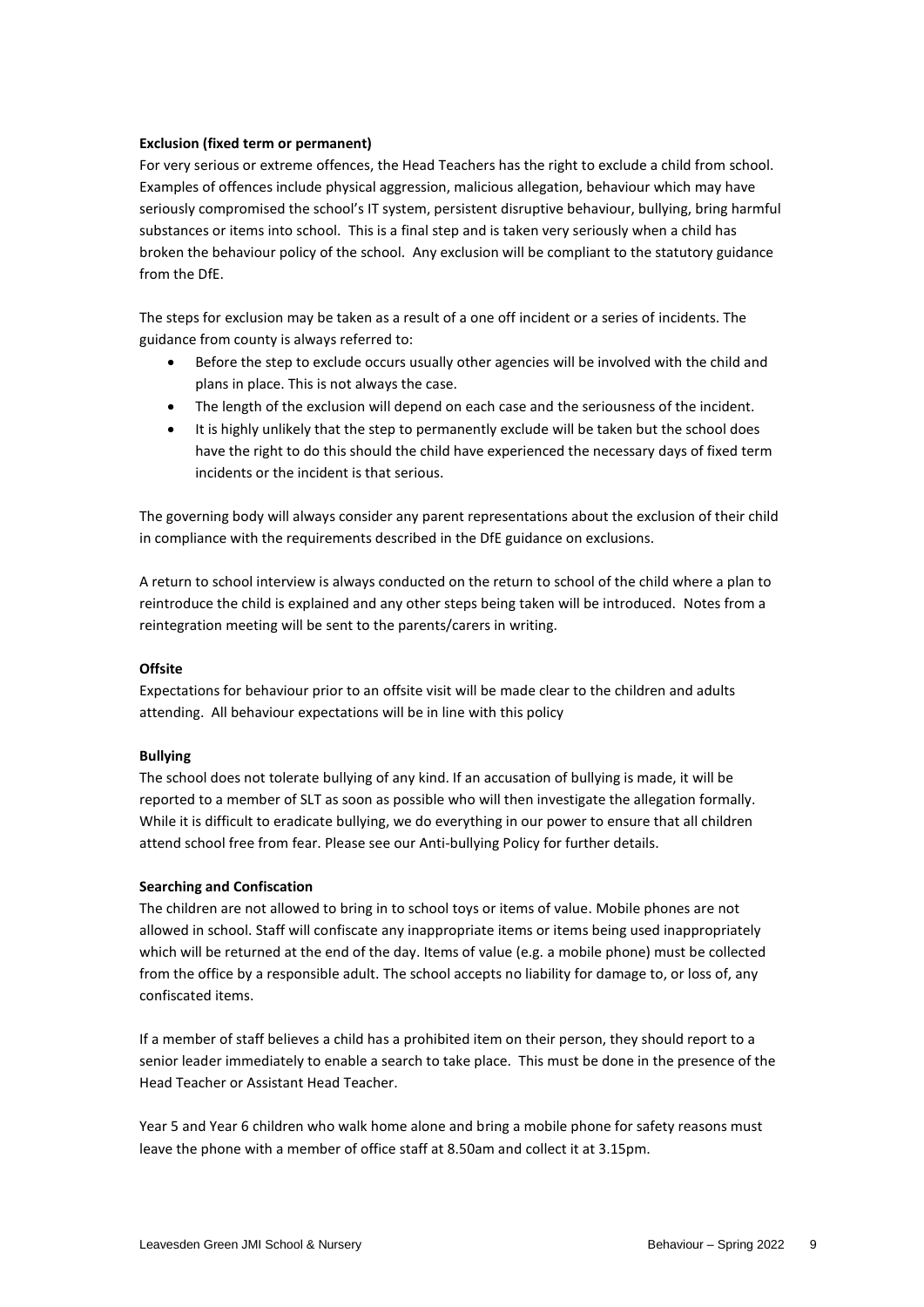Children's trays or school bags will only be searched with the permission of the child who will always be present. The school does however have the right to search without consent if it is thought that weapons, knives or stolen items may be involved.

For repeated, or serious breaches of conduct, parents will be informed with the expectation that school and home will be able to work together to modify the behaviour

## **Behavioural Barrier Maps**

Should a child be placed on the SEND register for behavioural difficulties, a barrier map will be drawn up between the child, parents and staff, unless there is a Risk Reduction Plan in place for this child (see below).

The plan should:

- $\triangleright$  Have SMART targets
- $\triangleright$  Focus on one or two targets at a time
- $\triangleright$  Set out clear expectations for a positive outcome of the target (Success Criteria)
- $\triangleright$  Present ways for pupils to achieve appropriate behaviour (Strategies)
- $\triangleright$  Be agreed by the child, parents and staff

The plan will be reviewed at least termly.

#### **Risk Reduction Plans**

If a child's behaviour continues to impact on the learning of others or puts others at risk, a risk reduction plan will be implemented and shared with the children and the parents. A referral to external agencies may also be considered and this will be in collaboration with the SENCo and in line with our Inclusion policy.

# **Racist incidents**

The school takes any racist incident very seriously. The school defines a racist incident as being any incident perceived to be racist by the victim or any other person. The school has a duty of care under the Equality Act 2010 to eliminate discrimination, harassment and victimisation and to value equal opportunities and good relationships.

All alleged racist incidents are fully investigated by the school. The head teacher investigates and records all incidents. Parents of all children involved in the incident are informed. All incidents are reported to the Fully Governing Body in the half-termly head teacher's report.

# **Use of Reasonable force**

All members of staff are aware of the regulations regarding the use of force by teachers, as set out in the DfE Guidance Document 'Use of reasonable force – advice for Headteachers, staff and governing bodies', July 2013. Staff only intervene physically to restrain children or to prevent injury to a child, or if a child is in danger of hurting him/herself. The actions that we take are in line with government guidelines on the restraint of children.

Leavesden follows the Herts STEPs programme.